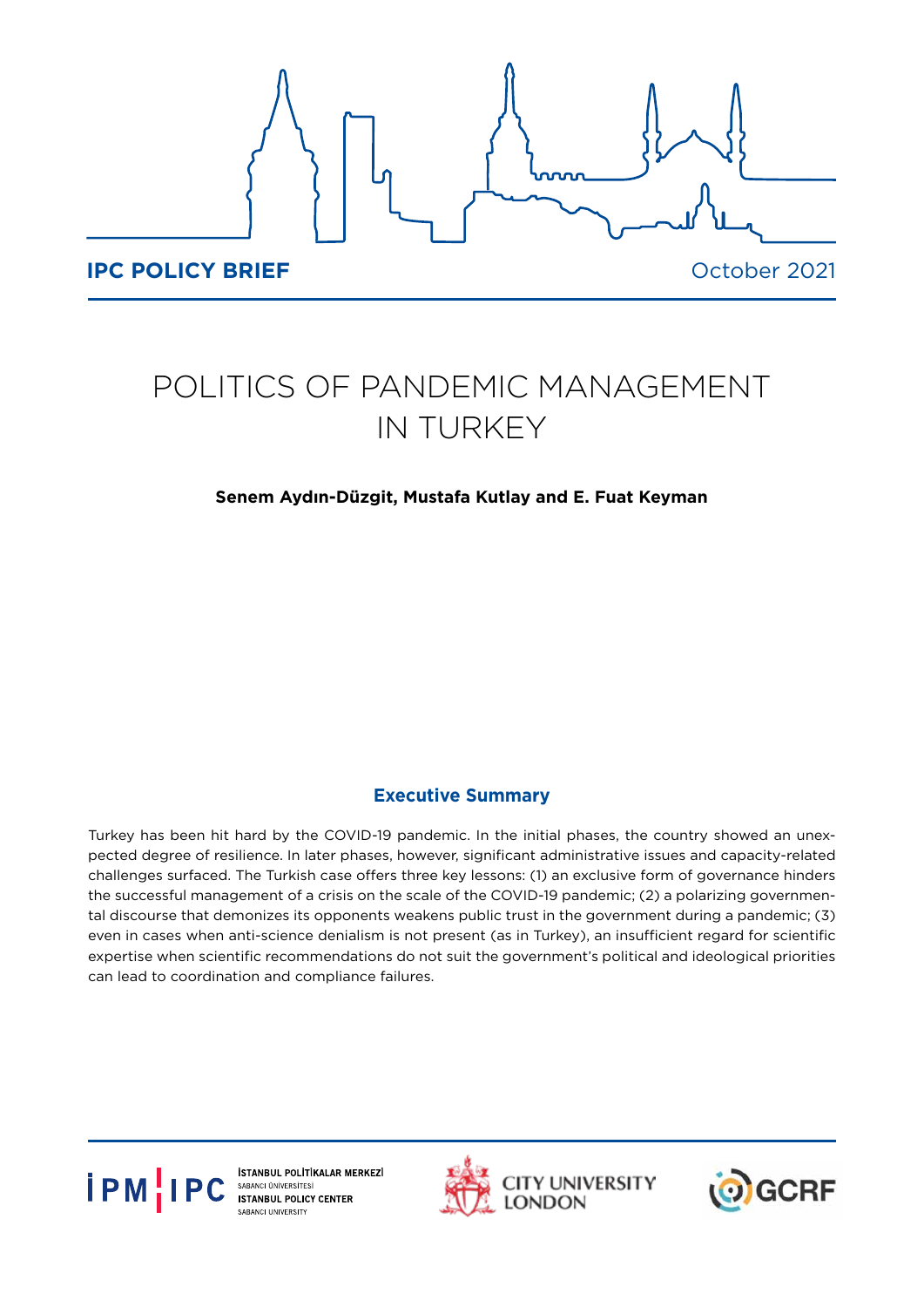#### **About Istanbul Policy Center**

Istanbul Policy Center (IPC) is a global policy research institution that specializes in key social and political issues ranging from democratization to climate change, transatlantic relations to conflict resolution and mediation. IPC organizes and conducts its research under six main clusters:

- The Istanbul Policy Center-Sabancı University-Stiftung Mercator Initiative
- Climate Change
- Democratization and Institutional Reform
- SHURA Energy Transition Center
- Urbanization and Local Governance
- Conflict Resolution and Mediation

Since 2001, IPC has provided decision makers, opinion leaders, and other major stakeholders with objective analyses and innovative policy recommendations.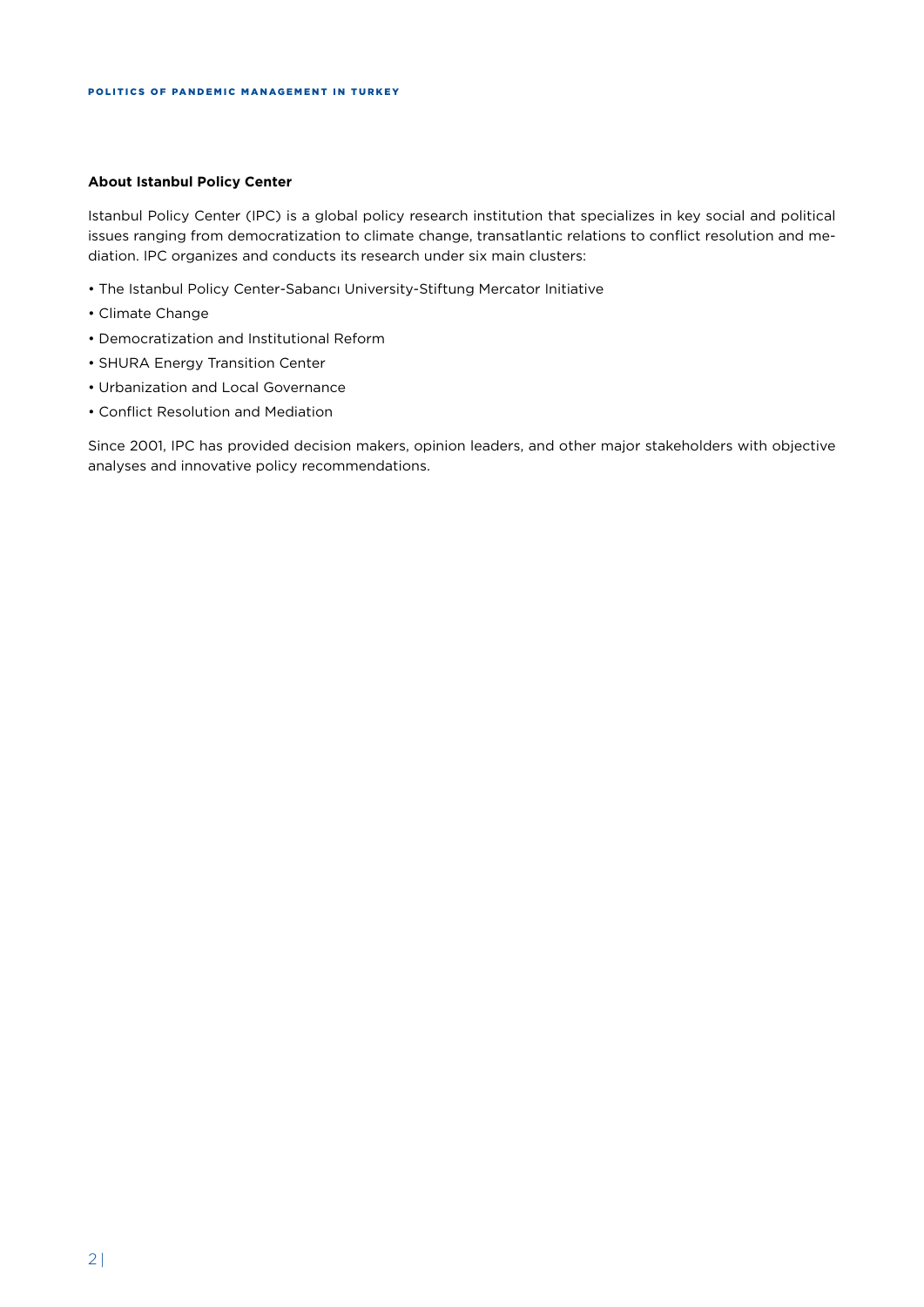# **A Brief Assessment of COVID-19 in Turkey**

Turkey has been hit hard by the COVID-19 pandemic. The first COVID-19 case was reported on March 11, 2020. Turkey's performance has varied throughout the pandemic; as of September 1, 2021, the official number of confirmed cases was reported as  $6,435,773$ , with 57,283 deaths.<sup>1</sup> In the initial phases, Turkey was thought to have dealt relatively well with the pandemic, $2$  given the low number of confirmed cases, timely isolation and tracing measures, and relatively strong healthcare system (e.g., infrastructure in hospitals, especially in terms of number of ICU beds). In later stages, however, certain administrative issues, questions about official data, and capacity-related problems emerged. For instance, the Minister of Health admitted on September 30, 2020 that asymptomatic positive cases were not reported as part of the daily test results. Instead, "all official figures released since July 29 referred only to 'patients' — meaning those exhibiting coronavirus symptoms."3 By the end of August 2021, in terms of the cumulative number of positive cases (per million people), Turkey had significantly higher numbers than many other countries, including India, Rwanda, South Korea, and Vietnam, yet lower than the UK and Brazil.<sup>4</sup>

Turkey also experienced delays in vaccine rollout. The Turkish government reached an agreement with China to receive 50 million doses of Sinovac vaccine—with the first shipment received in December 2020.<sup>5</sup> The government launched a massive vaccination campaign in January 2021, initially covering healthcare workers, older citizens, and people in nursing homes. The Turkish government did not initially receive any supply of the Pfizer-BioNTech vaccine to supplement the Sinovac vaccine. An agreement with BioNTech company was not reached until May 20, 2021.<sup>6</sup> Once an adequate number of vaccines was secured, rapid vaccination started, and more than one million doses were administered each day. According to *Our World in Data,* by the end of August 2021, 56 percent of the population was at least partially vaccinated, and 43 percent of the population was fully vaccinated, putting Turkey ahead of some other key emerging powers, such as Brazil and India (see below).

Throughout the pandemic the Turkish government pursued proactive policies to improve Turkey's global image by providing COVID-19-related assistance outside its borders. According to a recent study, Turkey provided medical support—such as masks and other types of personal protective equipment—to "more than 70 countries during the first months of the COVID-19 pandemic."7 This can



## **Figure 1. Share of people vaccinated in selected countries (August 2021)**

Source: Data from *Our World in Data* (https://ourworldindata.org/covid-vaccinations). Authors' own compilation. Figures were rounded to the nearest whole number.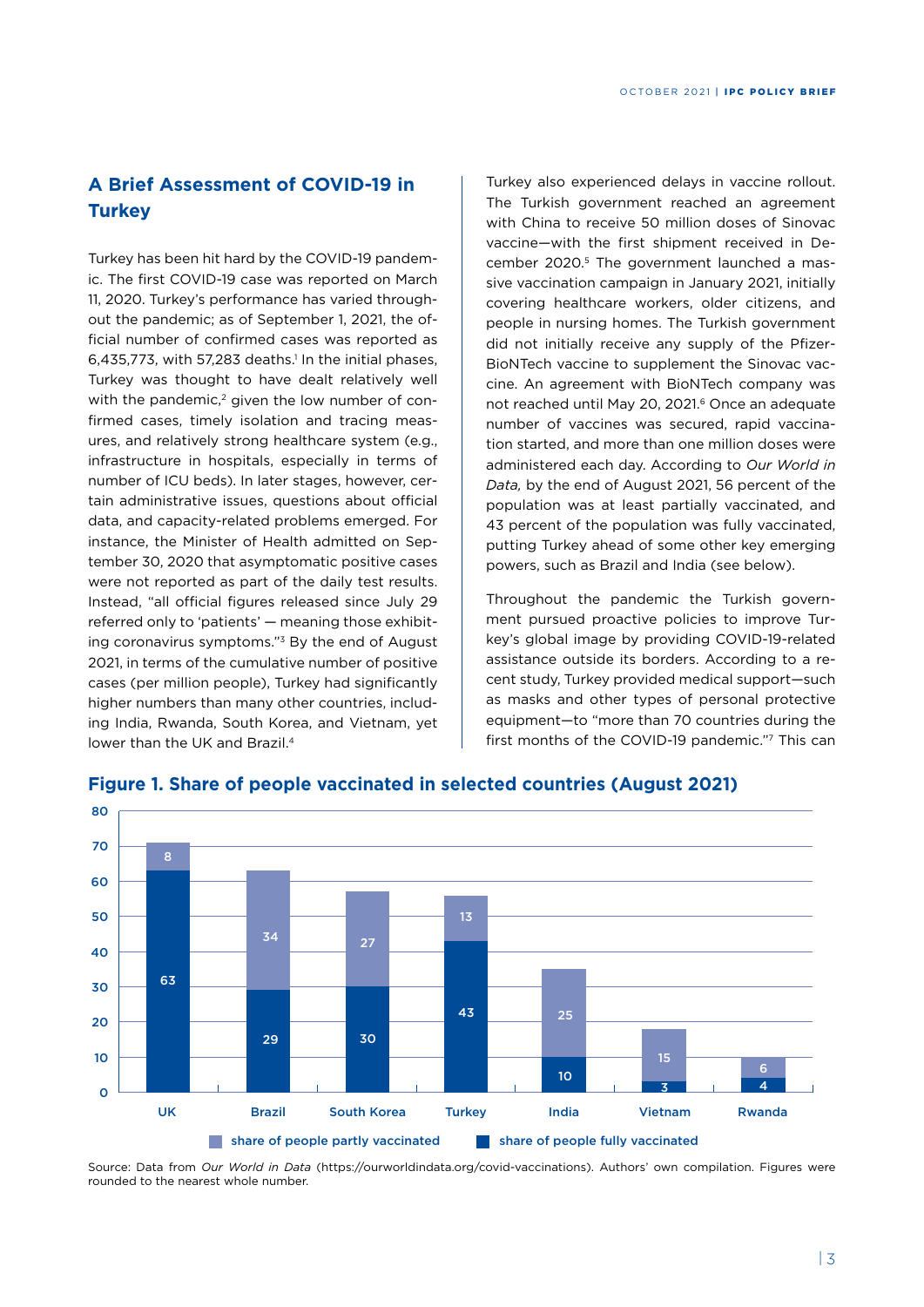be seen as an extension of Turkey's ambitious foreign aid policy over the last decade to position itself as a "humanitarian actor" in global governance.<sup>8</sup> At the same time, the government's extensive COVID-19-related foreign aid attracted criticism from the opposition parties at home. For instance, Turkey delivered 150,000 doses of vaccines to Libya's Government of National Unity on April 14, 2021, a time when Turkish citizens were having difficulty booking vaccination appointments.9

# **How Political Elites Framed the COVID-19 Pandemic**

Throughout the pandemic the Turkish political elite, across both the government and the opposition, framed COVID-19 as a global public health crisis. The government did not adopt an explicitly anti-science stance, as seen in Brazil, for example. In fact, it consistently underlined the importance of health precautions and later of vaccinations in combating the virus. Although Turkish President Recep Tayyip Erdoğan has increasingly consolidated a form of one-man rule in recent years, he chose not to present himself as the face of the government's policy response. Instead, he empowered his Minister of Health, Fahrettin Koca, a doctor and technocrat who has gained considerable trust from citizens across party lines. Nonetheless, the government made a conscious effort to present its handling of the crisis as a "success story" to the public in terms of the overall performance of the health sector as well as economic and other related measures, particularly comparing Turkey to relatively "unsuccessful" country cases where the official rates of infection and mortality were higher. For instance, during the early months of the pandemic, Health Minister Koca repeatedly stressed that unlike neighboring states and EU countries, "Turkey's resilience in its strategy and disciplined action plan in the face of the pandemic has never waned but increased by far."10 In April 2020, when infection and mortality rates in certain European countries were on the rise, Koca took pride in the fact that "Turkey had the lowest mortality rate in Europe, despite having a relatively low doctors per person ratio."<sup>11</sup>

When infection and mortality rates started to rise in May 2020, the government's success story was

temporarily put on the back burner, and the focus shifted to the importance of taking precautionary measures such as wearing masks and social distancing. In doing so, the government placed the responsibility for the rising number of cases and deaths on citizens, not itself.

The success narrative once again became paramount by the end of the summer as numbers began to decline. In an October 2020 public speech, Health Minister Koca proudly stated, "We retained our resilience against this disaster thanks to our strong infrastructure in health, our qualified and devoted health workers and our strong public resources [while] witnessing that even in most developed countries, the capacities of the health sector and production proved inadequate."<sup>12</sup> President Erdoğan stressed the economic dimension of the success by repeatedly asserting that Turkey had managed to "couple its success in the health sector with the necessary social and economic support measures."13

Hence, it can be argued that throughout the pandemic, there was a considerable dissonance between the facts on the ground and the government's portrayal of crisis management in its discourse. Moreover, as the pandemic began to take its toll early in the summer of 2020 amidst economic recession, Erdoğan felt compelled to prioritize economic concerns at the expense of health considerations, as witnessed in the early opening and relaxation of rules in June 2020, despite scientific advice to the contrary.

Throughout the pandemic, the government provided a daily toll of those who were infected and those who lost their lives. Yet, the numbers were heavily contested by both the public and the opposition parties, who claimed these numbers were much higher than the official figures. The government finally admitted that the daily count of infections did not include asymptomatic cases, generating further distrust in the government. The government's narrative was also dismissive of the efforts of the opposition, especially the mayors from opposition parties, in combating the pandemic. For example, when the opposition mayors launched fundraising campaigns early on in the pandemic, Erdoğan defined this as an attempt "to become a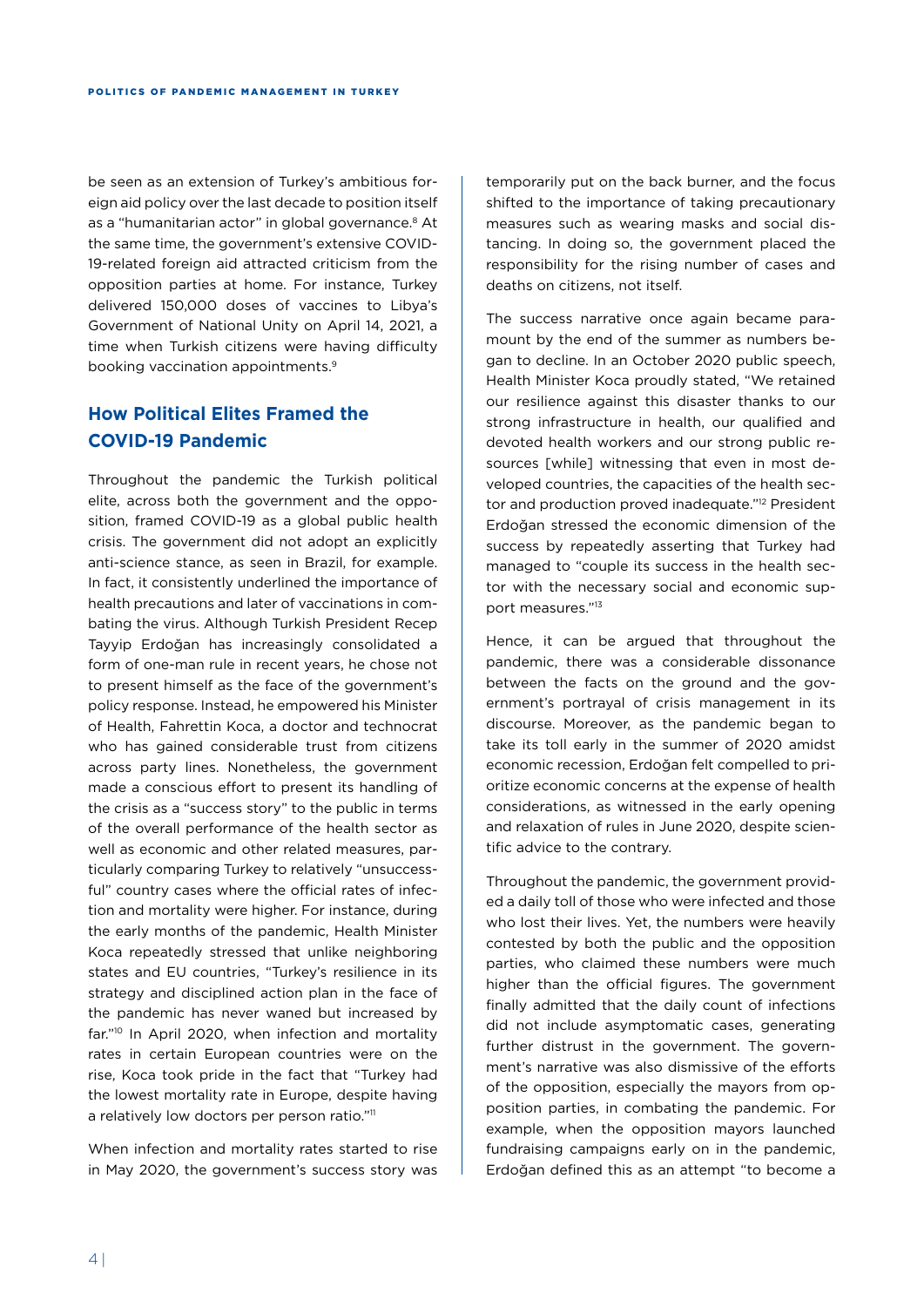state within the state" and, as such, could not be tolerated by the government.14 Erdoğan also employed a strongly polarizing discourse, referring to opponents in the media and politicians who were critical of the government's measures as "akin to the coronavirus," while the state's media watchdog levied stiff fines on opposition news channels for their critical pandemic-related coverage.15

The opposition parties did not challenge the government's framing of the pandemic as a global health crisis. In fact, in the early days of the crisis, Turkey even enjoyed a brief period when its deeply polarized political elite—riven by a clash between President Erdoğan and his opponents—seemed to be uniting around the national response effort. However, this proved short-lived, and the government's "success story" began to unravel under the heavy criticism of opposition parties and their leaders. Criticisms mainly centered on the inadequacy of economic support, delivery of foreign assistance despite domestic difficulties, misguided measures (i.e., last-minute decisions to implement lockdowns, easing precautions while infections were at a peak), and distrust in official figures.

# **Policies Implemented to Tackle COVID-19**

The Turkish government implemented a series of measures to slow down the spread of the virus and mitigate its impact. On the political-social side, a scientific committee was established in January 2020, three months before the first case was re-

ported in the country. Minister of Health Koca was head of the scientific committee; he played a leading role in pandemic management as he regularly updated journalists and informed the public on his social media accounts and other platforms. On March 16, 2020, cafes and restaurants were closed temporarily. A week later, people over 65 years of age, representing nine percent of the overall population, were ordered to stay at home until further notice. The scope of the lockdown was extended in April, and those under 20 years of age were also ordered to stay at home. The lockdown measures were altered several times throughout the pandemic until they were removed for all age groups in July 2021 (see "Appendix: Timeline" for details).

The Turkish government did not opt for a "full lockdown" as in several other European countries. Production was not suspended, and no quarantine was imposed on the workforce. Hence, the measures taken in Turkey can be considered "an enhanced partial lockdown."<sup>16</sup> Arguably, the primary reason for refraining from a full lockdown was the difficult economic circumstances in the wake of COVID-19. The Turkish economy was wobbling well before the pandemic: inflation was on the rise, annual growth figures were sluggish, GDP per capita (in current prices) was in constant decline, unemployment was high, and external borrowing was a growing concern. As the Turkish economy is heavily dependent on foreign capital inflows, reduced foreign direct investments in the 2010s amplified the economic fragilities (see Table 1 below).<sup>17</sup>

|                       | 2010   | 2012   | 2014   | 2016   | 2017   | 2018           | 2019  |
|-----------------------|--------|--------|--------|--------|--------|----------------|-------|
| GDP growth (%)        | 8.5    | 4.8    | 5.2    | 3.2    | 7.5    | 2.8            | 0.9   |
| GDP per capita (\$)   | 10,506 | 11,588 | 12,112 | 10,883 | 10,616 | 9,693          | 9,127 |
| External debt (% GDP) | 37.7   | 39.3   | 43.6   | 47.4   | 53.3   | 56.2           | 58    |
| Inflation (annual %)  | 6.4    | 6.2    | 8.2    | 8.5    | 11.9   | 20.3           | 11.8  |
| FDI (billion, \$)     | 9.1    | 13.7   | 13.3   | 13.9   | 11.1   | 1 <sub>3</sub> | 8.6   |
| <b>Unemployment</b>   | 11.1   | 8.4    | 9.9    | 10.9   | 10.9   | 11             | 13.7  |

## **Table 1. Turkish economy, selected indicators**

Source: Republic of Turkey, Ministry of Finance and Treasury. GDP per capita – in current prices (US\$). External debt calculated as percentage of GDP. FDI: annual inflow of foreign direct investment in US\$.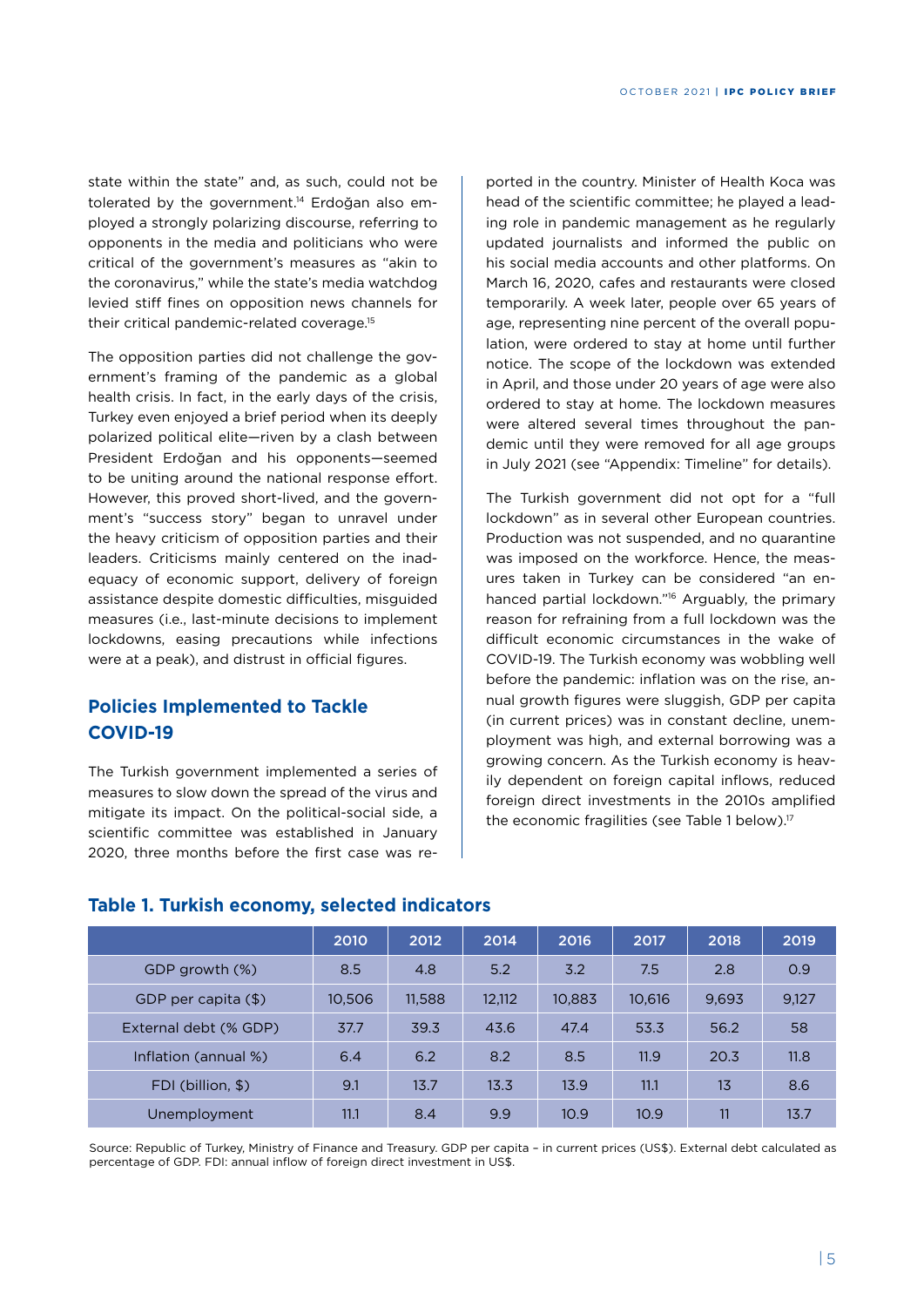The COVID-19 crisis magnified the existing economic problems in Turkey.<sup>18</sup> For example, in the summer months, the decreased revenues from tourism put severe pressure on several sectors. Moreover, COVID-19 accelerated the deglobalization trend in the international economy that was already underway. The EU constitutes the largest trading partner for Turkish firms, accounting for almost 40 percent of Turkey's total trade. Thus, with the COVID-19 pandemic, the Turkish economy felt the knock-on effect of economic contraction in European markets because of closed borders and reduced production. Supply chain problems in Europe and reduced economic production capacity due to extensive quarantines in several EU member states led to a collapse in Turkey's export figures.

The government implemented a set of expansionary economic policies to counter the adverse impacts of the pandemic. However, the monetary and fiscal measures were not optimal for two main reasons. First, the government's stance on monetary policy was unpredictable. After the start of the pandemic, believing the Central Bank should

cut interest rates to stimulate domestic demand, the president ousted two Central Bank governors.19 Frequent political interventions into the monetary policy authority led to predictability and credibility issues, causing concern among market actors and international investors.20 Second, Turkey could not implement effective direct cash support schemes to those adversely affected by the pandemic. According to *IMF Fiscal Monitor*, Turkey's additional spending (e.g., cash aid, short-time work allowances, or unemployment benefits) or foregone revenue (e.g., reduction in VAT rates) was less than 2 percent of its gross domestic product in 2020, compared to 16.5 percent in the UK, 25 percent in the United States, and 8.8 percent in Brazil (see figure below). The average additional spending and foregone revenue as a percent of GDP were higher in emerging markets and middle-income economies (4 percent) and advanced economies (16.62 percent) than in Turkey. In other words, the difficult economic situation already present before the pandemic limited the state's fiscal capacity to adequately support Turkish taxpayers under these exceptional circumstances.



#### **Figure 2. Fiscal measures in response to COVID-19 (percent of GDP)**

Source: IMF Fiscal Monitor, April 2021. Data from March 17, 2021 for selected countries. According to the IMF database on fiscal policy responses to COVID-19, "percent of GDP are based on April 2021 World Economic Outlook Update." EMMIEs: emerging market and middle-income economies; AEs: advanced economies. Definitions of different types of fiscal measures can be found in IMF Fiscal Monitor, April 2020.21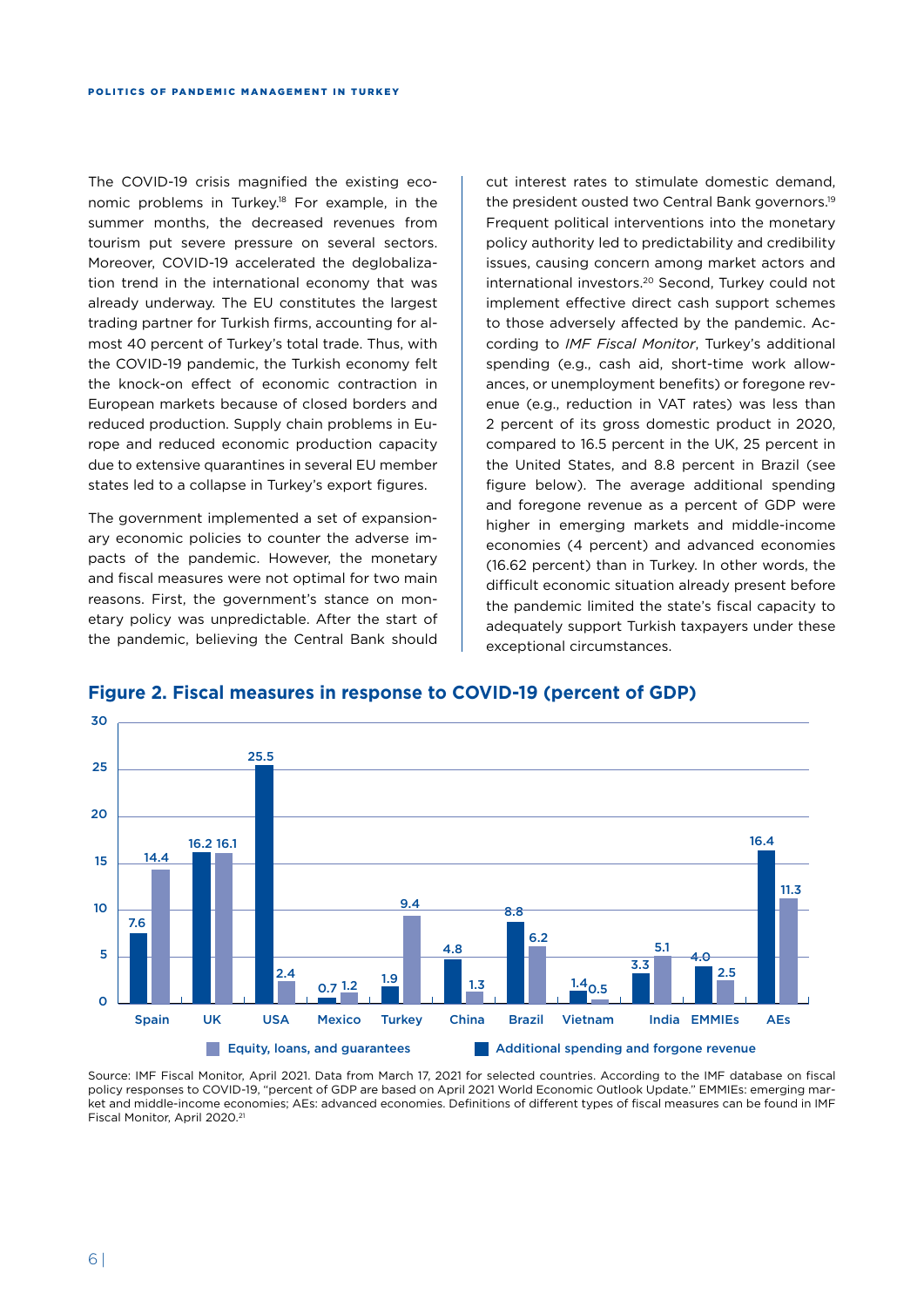# **A Case of Success or Failure?**

Aydın-Düzgit and Keyman point out in an earlier paper that state capacity and "good/inclusive governance may be a better fit in explaining the lower number of deaths in countries than other variables."22 Other studies have similarly highlighted the importance of state capacity in dealing with the COVID-19 pandemic and governing under uncertainty.23 One of the challenges of the COVID-19 pandemic is that it began in the midst of major power shifts in the international order and a concomitant rise in authoritarian populist movements in both the Global North and South. Authoritarian populist leaders "justify the use of 'strong leadership,' their low regard for checks and balances, and the exclusion of 'intermediary powers' between the 'people' and the 'leader' … on the basis of delivering fast and effective responses to these risks and crises."24 Otherwise stated, populist leaders undermine state capacity and fail to utilize existing resources and networks at the state-society nexus.

Mazzucato and Kattel point out that governments must develop certain "dynamic capabilities" to tackle 21st-century governance challenges. They identify these capacities as the "capacity to adapt and learn; capacity to align public services and citizen needs; capacity to govern resilient production systems; and capacity to govern data and digital platforms."25 As aforementioned, unlike Jair Bolsonaro's leadership in Brazil, the Turkish ruling elite framed COVID-19 as a global health issue from the start. It is also true that Turkey fared relatively well in the initial phases of the pandemic compared to several other European countries thanks to its high number of intensive care unit (ICU) beds, favorable demographics, and better health infrastructure.26 However, the political context was severely polarized, and Turkey demonstrated a sub-optimal performance that could have been stronger and more effective if inclusive governance policies were adopted. The evidence so far suggests Turkey struggled during the pandemic in terms of the state's *extractive, coordination, and compliance* capabilities.27 This argument has two strands.

First, state capacity is a polymorphous concept that should not be studied in the abstract. A state's capacity is likely to diverge across sectors and pol-

icy areas.28 In Turkey, a relatively strong healthcare system and experienced human capital helped the country weather the storm—particularly in the initial months of the pandemic. However, the story is different with respect to the state's extractive and distributive capacity. As explained in the previous section, poor economic performance and suboptimal allocation of economic resources tied the hands of policymakers in the midst of the pandemic. Due to the limited fiscal capacity of the state, the government could not provide adequate cash support for Turkish taxpayers and did not offer a furlough scheme. As a result, the working class shouldered the burden of the pandemic.

Second, available resources could have been utilized more effectively in coordination with municipalities and civil society actors. As the literature highlights, state capacity refers to ruling *through* society, not *over* it.29 Major municipalities such as Istanbul, Ankara, and Izmir launched fundraising campaigns to provide additional social assistance in the midst of the pandemic. This could have helped to mitigate the capacity problems of the central government. The Ministry of Interior Affairs, however, banned the opposition municipalities from raising funds and limited most of their activities to providing additional social assistance. The government's antagonistic relationship with the opposition municipalities and civil society actors at the local level enfeebled the capacity of the state to deal with an unprecedented pandemic.

## **Lessons Learned**

The Turkish case provides three key lessons in crisis management for the countries of the Global South and beyond.

First, it shows that an exclusive form of governance hinders the successful management of a crisis on the scale of COVID-19. The exclusion of local governments controlled by the opposition parties from pandemic management weakened the coordination capacity of the state in the delivery of resources and the implementation of centrally designed policies. In Turkey, conflict with local governments even weakened the extraction capacity of the state, as the resource-generating capacity at the local level was obstructed. Exclusive gov-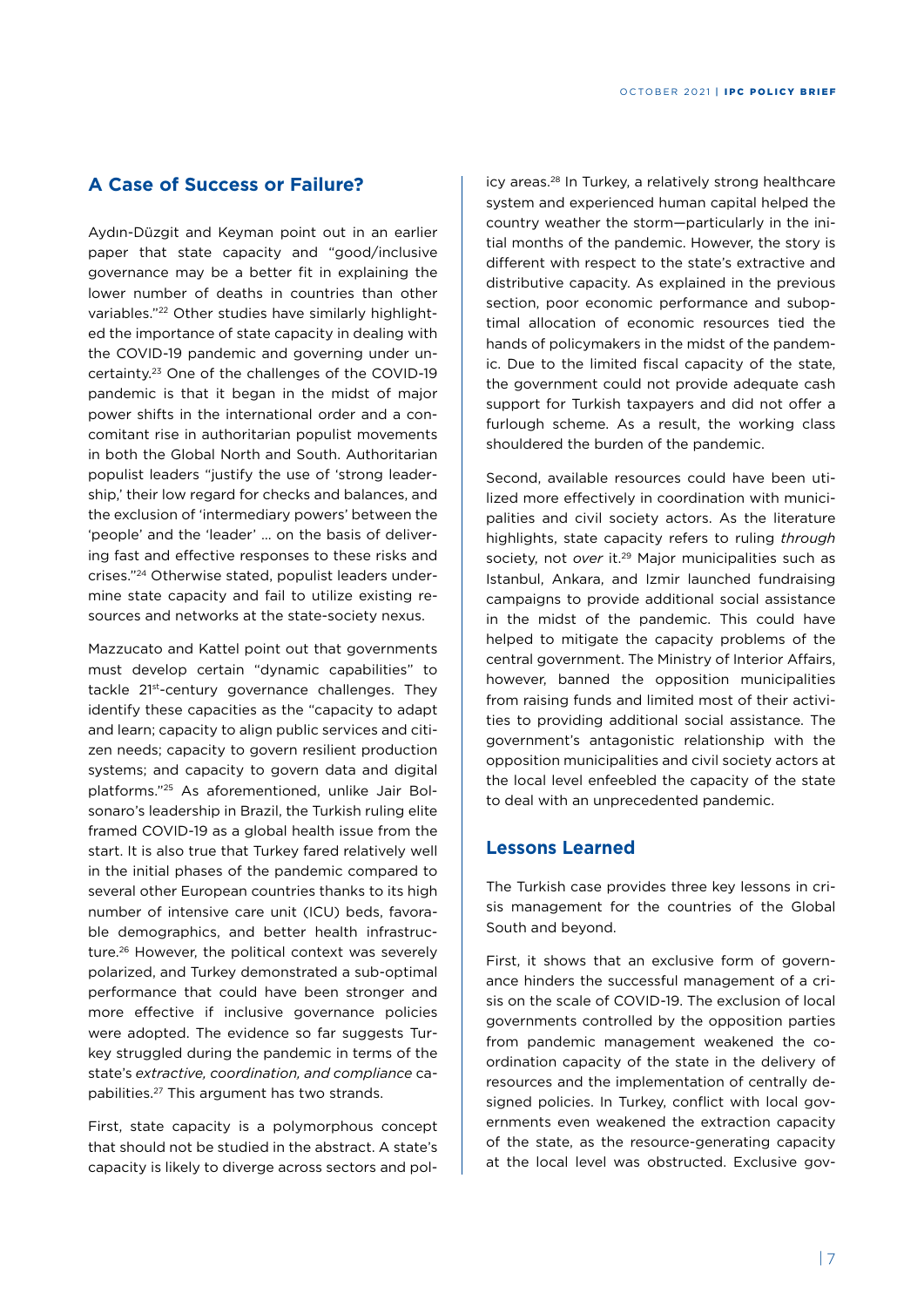ernance even extended to civil society organizations, which, in turn, led to implementation failures. The most visible example was the delivery of free surgical face masks to citizens in the early months of the pandemic—a gesture intended to show the government's commitment to its citizens. The government suffered multiple implementation failures, however, and was ultimately forced to drop the policy, precisely because it chose to exclude actors such as municipalities and pharmacists' associations when their inclusion could have ensured effective delivery.30

Second, and in a related sense, the Turkish case shows us that a polarizing governmental discourse that demonizes its opponents weakens public trust in the government and its measures across certain parts of the population during a pandemic, and thus leads to noncompliance with healthcare, social distancing, and related sanitary rules designed to prevent the transmission of the virus. It also demonstrates how the suppression of social actors, including medical organizations and the scientific community, can obstruct the flow of credible information, leading to the further loss of public trust and reduced compliance with the measures suggested by the government. Public opinion polls show the percentage of the Turkish public who did not trust government declarations and official figures on COVID-19 increased from 30 percent in April 2020 to 58.9 percent in August 2020.<sup>31</sup> Following a last-minute lockdown announcement in April 2020, many citizens did not trust the government's claim that the lockdown would be limited to 48 hours; consequently, tens of thousands rushed out to stock up on supplies, risking further infections.

Third, even in cases when anti-science denialism is not present (as in Turkey), insufficient regard for scientific expertise when scientific recommendations do not suit the government's political and ideological priorities can lead to both coordination and compliance failures. For instance, the illtimed and sudden opening on June 1, 2020 was a decision based on economic concerns. It went against the recommendations of the Turkish Medical Association, certain members of the scientific advisory board, and even economic experts who all suggested a more gradual normalization. This

decision substantially lowered compliance with social distancing measures, ultimately leading to a higher number of official cases and deaths during the summer than in most European states.<sup>32</sup>

It goes without saying that COVID-19 posed unprecedented challenges to states and societies across the world, and it has taught us a lesson. The widespread uncertainty, economic pressures, and anxiety brought on by the pandemic suggest the need for an overhauled institutional architecture. States need to be adaptive, resilient, agile, and more responsive to citizens' demands when dealing with these new types of risks. As we discuss in this policy brief, the Turkish case demonstrates how crucial it is to invest in state capacity, inclusive governance, and conciliatory political leadership in times of severe crisis and post-crisis governance.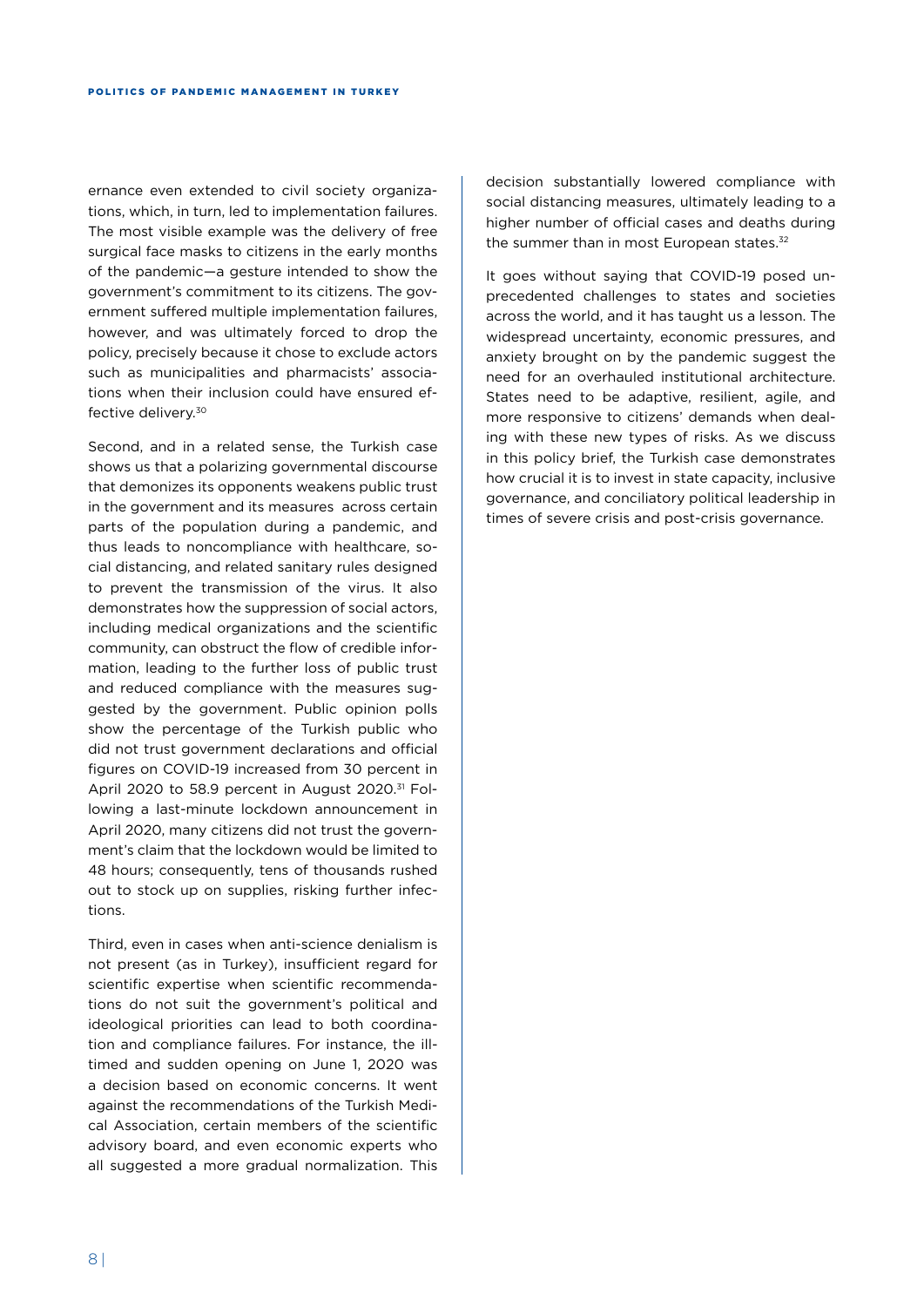# **Appendix: Timeline of the COVID-19 Pandemic in Turkey**

*Note: Please click on the links to access news sources for further information. We would like to extend our special thanks to Ali Baydarol for his excellent research assistance and for preparing the timeline.* 

**March 11, 2020 – Case Numbers**– The first coronavirus case was detected in Turkey.

**March 13, 2020 – Municipality** – The Council of State decided that municipalities should collect donations.

**March 16, 2020 – Lockdown** – The entertainment sector, cafes, and restaurants were temporarily closed.

**March 18, 2020 – Death Numbers**– The first death from coronavirus was recorded in Turkey.

**March 20, 2020 – Case Numbers –** The number of cases exceeded 100 (168) for the first time.

**March 22, 2020 – Lockdown** – A lockdown imposed on citizens aged 65 and over and those with chronic illnesses was implemented for the first time.

**March 27, 2020 – Case Numbers –** The number of cases exceeded 1,000 (1,196) for the first time.

**March 31, 2020 – Foreign Aid –** Health equipment from Turkey was sent to Italy and Spain by military plane.

**April 3, 2020 – Lockdown** – The lockdown extended to include those aged 20 and under.

**April 10, 2020 – Lockdown –** The first weekend lockdown was announced Friday night, two hours before the start of the lockdown and markets closing.

**April 10, 2020 – Foreign Aid –** Health equipment was sent to the UK.

**April 12, 2020 – Soylu's Resignation –** The Minister of Interior, Süleyman Soylu, took responsibility for the late announcement of the lockdown and

announced his resignation. President Erdoğan did not accept his resignation.

**April 12, 2020 – Case Numbers –** The total number of cases reached its peak (5,138).

**April 14, 2020 – Foreign Aid** – Thousands of masks were donated to Italy, Spain, Serbia, China, Iran, Kosovo, and Iraq.

**April 15, 2020 – Death Numbers –** The number of daily deaths from coronavirus exceeded 100 (107).

**April 18, 2020 – Foreign Aid –** Foreign Minister Mevlüt Çavuşoğlu states that "Turkey provided aid to 44 of the 116 requesting countries."

**April 24, 2020 – Foreign Aid**– Turkey provided aid to Lebanon, Afghanistan, and Kyrgyzstan.

**April 28, 2020 – Foreign Aid**– Turkey provided aid to the United States.

**April 28, 2020 – Foreign Aid –** Turkey sent aid to Bosnia and Herzegovina, Sudan, Palestine, Georgia, Colombia, Yemen, Azerbaijan, Kyrgyzstan, Pakistan, Tunisia, and Somalia.

**April 29, 2020 – Foreign Aid**– Turkey provided aid to South Africa.

**May 4, 2020 – Foreign Aid** - Turkey provided aid to Romania and the Kingdom of Lesotho.

**May 5, 2020 – Foreign Aid** – Turkey provided aid to Pakistan.

**May 7, 2020 – Foreign Aid**– Turkey provided aid to Georgia and Mozambique.

**May 11, 2020 – Foreign Aid**– Turkey provided aid to Cameroon.

**May 14, 2020 – Foreign Aid**– Turkey provided aid to Bangladesh.

**May 18, 2020 – Foreign Aid**– Turkey provided aid to Mongolia.

**May 16–19, 2020 – Lockdown –** Lockdown was declared in 15 provinces.

**May 22–26, 2020 - Lockdown –** Lockdown was declared in every province.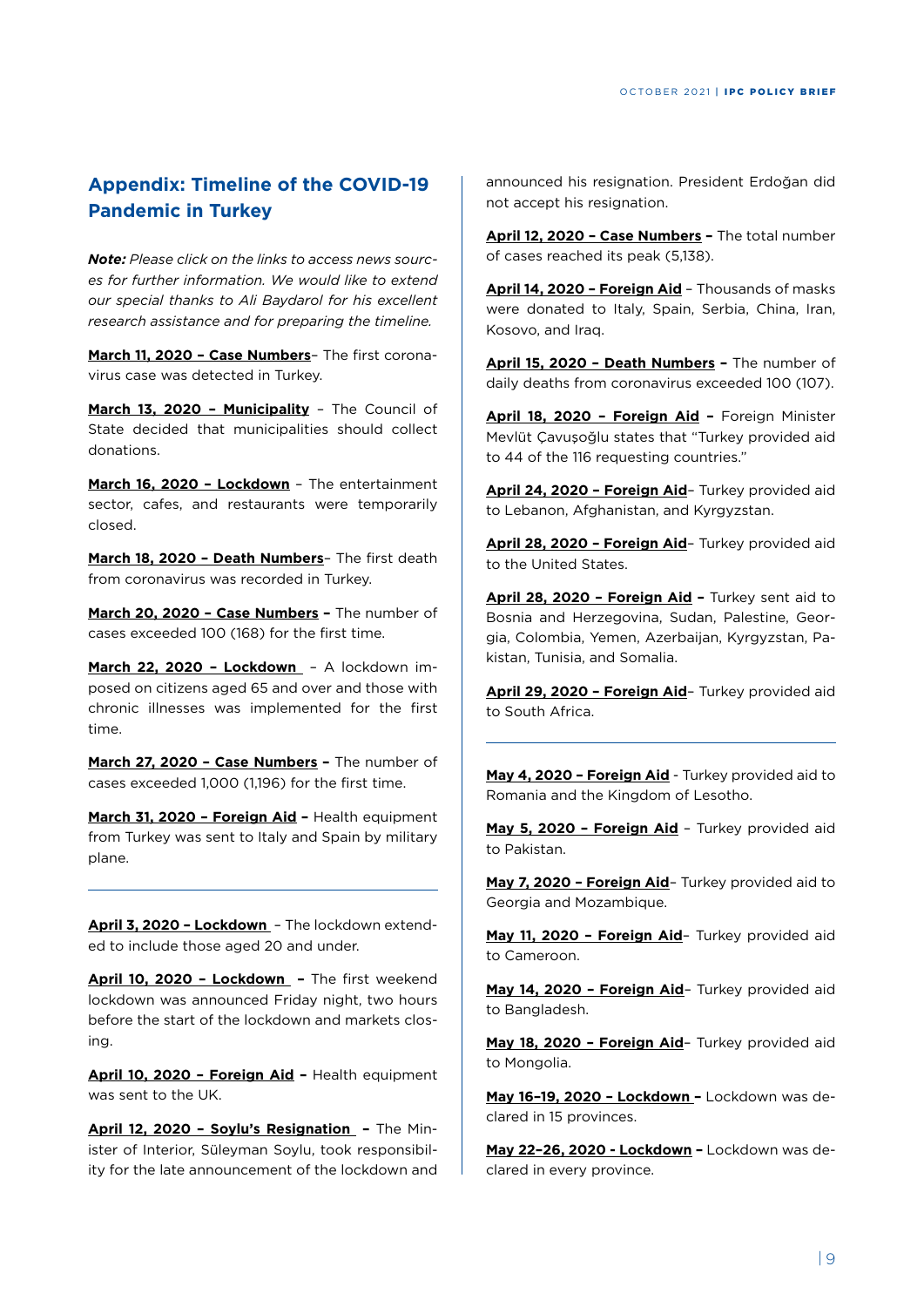**June 9, 2020 - Foreign Aid-** Turkey provided aid to Kyrgyzstan.

June 19, 2020 - Foreign Aid- Turkey provided aid to South Sudan.

**June 26, 2020 – Foreign Aid**– Turkey provided aid to Bosnia and Herzegovina and the Kingdom of Eswatini.

**July, August, September, and October (2020) –**  No lockdown was imposed in these months. Lockdown measures restarted in **November 2020**.

July 10, 2020 - Foreign Aid - Turkey provided aid to South Sudan.

**September 30, 2020 – Unreliable Data** – Health Minister Fahrettin Koca admitted that asymptomatic positive cases were not included in the daily number of new cases announced. Turkey reassessed the total number of cases on November 25, 2020.

**October 21, 2020 – Foreign Aid**– Turkey provided aid to Tunisia and Mozambique.

**November 12, 2020 – Foreign Aid**– Turkey provided aid to the Republic of Djibouti.

**November 12, 2020 - Lockdown**– Lockdown imposed every day in certain provinces (except between 10:00 and 16:00) for people aged 65 and over.

**November 13, 2020 – Lockdown –** The previously implemented lockdown measures were reimposed for people aged 65 and over in all provinces.

**November 21, 2020 - Lockdown –** Weekend lockdowns (from Saturday at 20:00 to Monday at 5:00) were implemented.

**November 25, 2020 – Unreliable Data and Case Numbers –** Asymptomatic cases were added to the daily coronavirus case count.

**November 30, 2020 – Lockdown –**Weeknight curfews (from 21:00 to 5:00) were implemented and continued until July 1, 2021.

**December 4, 2020 – December 7, 2020 – Lockdown** – The scope of the lockdown measures was extended from Friday at 21:00 to Monday 5:00. These full weekend lockdown measures continued until June 5.

**December 26, 2020 – Vaccination**– Turkey made a deal with China to receive 50 million doses of Sinovac vaccine.

**December 30, 2020 - Vaccination –** Three million doses of the Sinovac vaccine arrived in Turkey.

**December 31, 2020 – Lockdown** – A four-day lockdown was implemented on New Year's Eve and continued until January 4, 2021.

**January 13, 2021 - Vaccination –** The first coronavirus vaccine (Sinovac) was given to Health Minister Koca.

January 14, 2021 - Vaccination - Vaccination started for healthcare professionals.

**January 19, 2021 – Vaccination** – Vaccination started for citizens aged 90 and over, those in nursing homes, and those who care for them.

**January 20, 2021 – Vaccination –** The number of people who had the coronavirus (Sinovac) vaccine exceeded one million.

**January 21, 2021 - Vaccination –** Vaccination started for those aged 85 and over.

January 25, 2021 - Vaccination - Vaccination started for those aged 80 and over.

January 27, 2021 - Vaccination - Vaccination started for those aged 75 and over.

**February 11, 2021 - Vaccination –** Vaccination started for those aged 70 and over.

**February 12, 2021 - Vaccination –** Vaccination started for those aged 65 and over.

**February 14, 2021 – Foreign Aid**– Turkey provided aid to Palestine.

**February 22, 2021 – Foreign Aid –** Turkey provided aid to Mongolia.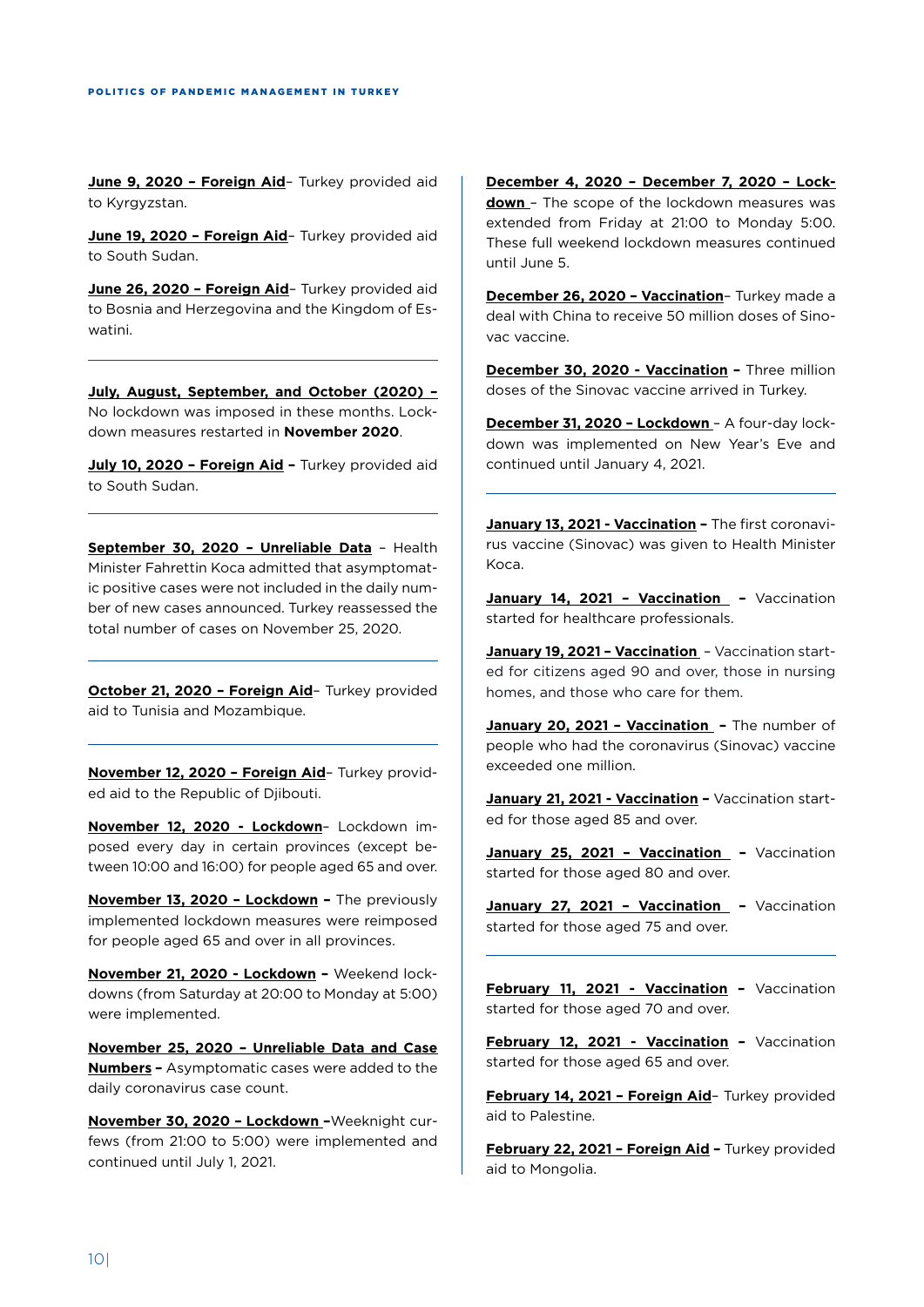**March 22, 2021 – Foreign Aid**– Turkey provided aid to Northern Syria.

**March 23, 2021 – Foreign Aid –** BioNTech vaccines arrived in Turkey for the first time (1.4 million doses).

**April 6, 2021 – Relations with China and Vaccination** – The Chinese Embassy responded to Iyi Party leader Meral Akşener's statement about the independence of East Turkestan, saying "The Chinese side reserves its right to give a just response." The number of doses of Sinovac delivered to Turkey, which was expected to be 50 million, has since remained at 26 million.

**April 14, 2021 – Foreign Aid –** Turkey sent 150,000 vaccines to Libya.

**April 17, 2021 – Case Numbers –** The total number of cases reached its peak (63,082).

**April 29, 2021 – Lockdown –** Full lockdown was imposed until May 17, 2021.

**May 1, 2021 – Death Numbers –** The total number of deaths per day reached its peak (394).

**May 20, 2021 - Vaccination –** Uğur Şahin, one of the developers of BioNTech, said that 30 million and 120 million doses of vaccines would reach Turkey at the end of June and at the end of September, respectively.

**June 5–6, 2021 - Lockdown –** The lockdown measures that had been implemented on weekends since December 4 were altered. Lockdowns were imposed only on Sundays.

**June 14, 2021 - Vaccination –** Vaccination started for those aged 40 and over.

June 17, 2021 - Vaccination - Vaccination started for those aged 35 and over.

June 19, 2021 - Vaccination - Vaccination started for those aged 30 and over.

**June 22, 2021 – Vaccination –** Vaccination started for those aged 25 and over.

**June 25, 2021 - Foreign Aid** - Turkey provided aid to the Kingdom of Eswatini.

July 1, 2021 - Lockdown - Both weekend and weekday lockdown measures were lifted.

**July 1, 2021 – Music Ban –** A ban on live music after midnight was imposed.

**July 19, 2021 – Lockdown –** No lockdown was imposed during the nine-day holiday of Eid Al-Adha.

**July 28, 2021 – Foreign Aid**– Turkey provided aid to Afghanistan.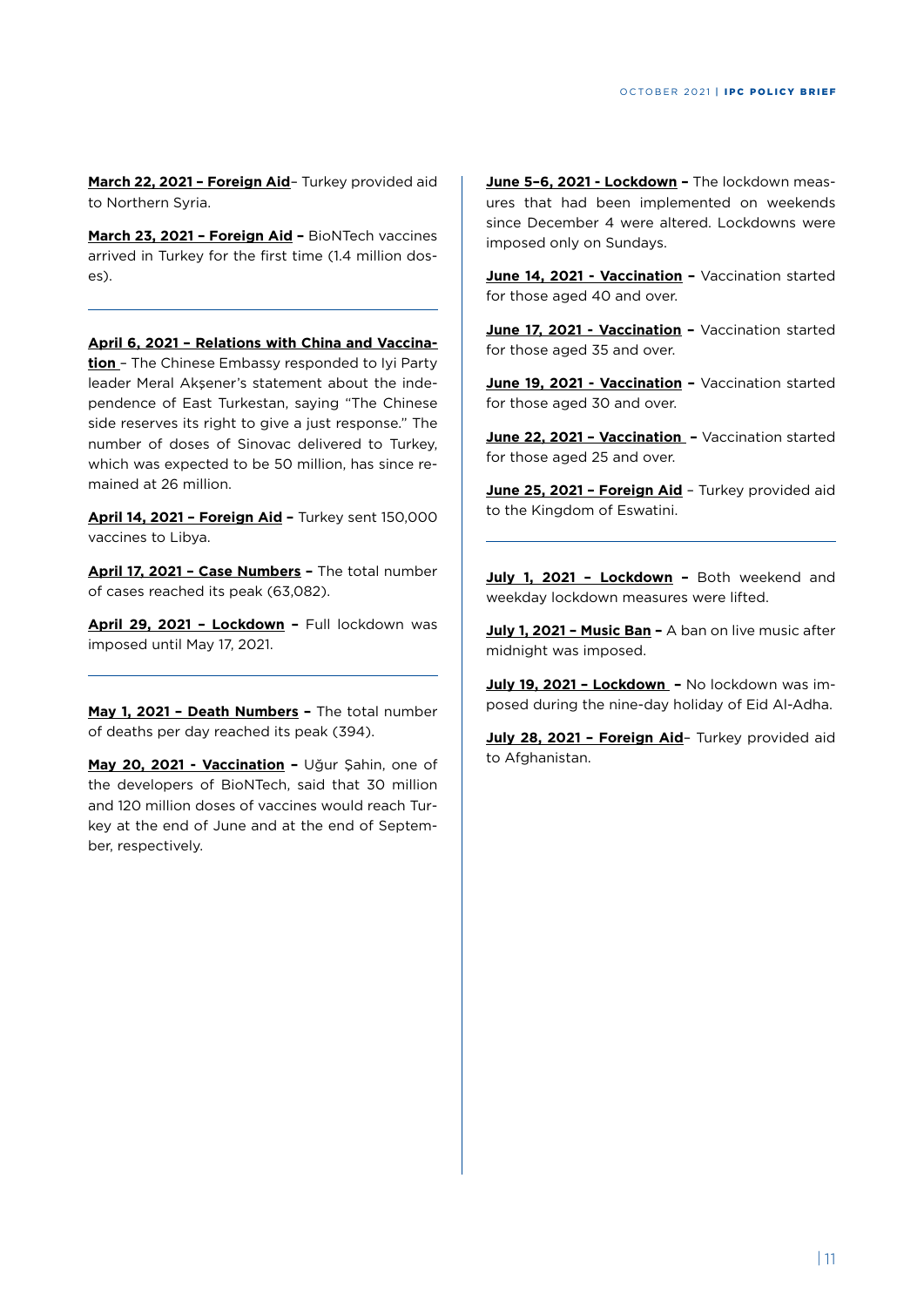## **Endnotes**

- 1 | Data from the World Health Organization, September 3, 2021 (see https://covid19. who.int/region/euro/country/tr). However, the official figures are estimated to be well below the actual number of cases and deaths. The population of Turkey was more than 84 million in 2020. According to official figures, the country hosts more than 3.7 million registered Syrian refugees and around 182,000 registered Afghan refugees.
- 2 | For example, see Orla Guerin, "Coronavirus: How Turkey took control of Covid-19 emergency," BBC News, May 29, 2020, https://www.bbc.co.uk/news/worldeurope-52831017.
- 3 | Michael Daventry, "Turkey not counting positive COVID-19 cases unless there are symptoms, health minister admits," Euronews, October 1, 2020, https://www. euronews.com/2020/10/01/turkey-notcounting-positive-covid-19-cases-unlessthere-are-symptoms-health-minister-admi.
- 4 | According to *Our World in Data*, https:// ourworldindata.org/coronavirus/country/ turkey.
- 5 | "Covid-19 aşısı Türkiye'ye ne zaman gelecek?" BBC Türkçe, November 26, 2020, https://www.bbc.com/turkce/haberlerturkiye-55082065.
- 6 | "Pfizer/BioNTech, Türkiye ile 90 milyon doz aşı sağlama konusunda anlaştı," NTV, May 20, 2021, https://www.ntv.com.tr/turkiye/ son-dakika-haberi-pfizer-biontech-turkiyeile-60-milyon-doz-asi-saglama-konusundaanlasti,OF192UU2Z0atGkSed-YjMQ.
- 7 | Buğra Güngör, "Foreign Aid during the COVID-19 Pandemic: Evidence from Turkey," *Southeast European and Black Sea Studies*, Early View: https://www.tandfonline.com/ doi/full/10.1080/14683857.2021.1900668.
- 8 | Resat Bayer and E. Fuat Keyman, "Turkey: An Emerging Hub of Globalization and Internationalist Humanitarian Actor?"

*Globalizations* 9, no. 1 (2012): 73–90.

- 9 | Ahmet Gencturk and Gozde Bayar, "Turkey sends COVID-19 vaccine donation to Libya," Anadolu Agency, April 14, 2021, https://www. aa.com.tr/en/turkey/turkey-sends-covid-19 vaccine-donation-to-libya/2208746.
- 10 | "Sağlık Bakanı Koca'dan son dakika koronavirüs açıklaması!" *Sabah Gazetesi*, March 11, 2020, https://www.sabah.com.tr/ gundem/2020/03/10/bakan-koca-aciklamayapacak.
- 11 | "Sağlık Bakanı Koca: Mayıs boyunca tedbirler devam edecek," NTV, April 29, 2020, https:// www.ntv.com.tr/turkiye/saglik-bakanikoca-mayis-boyunca-tedbirler-devamedecek,VwajQM7EMESuzjDj49yJfA.
- 12 | "Sağlık Bakanı Fahrettin Koca Erzurum'da...", October 16, 2020, http://www.erzurum.gov.tr/ saglik-bakani-fahrettin-koca-erzurumda.
- 13 | "Cumhurbaşkanı Erdoğan açıkladı: Pazartesi günü kontrollü normalleşme başlıyor," CNN Turkce, May 14, 2021, https://www.cnnturk. com/video/turkiye/son-dakika-cumhurbaskani-erdogan-acikladi-pazartesi-gunu-kontrollu-normallesme-basliyor.
- 14 | Yasemin Guneri, "Danıştay noktayı koydu… Belediyeler yardım toplayamayacak," Haberturk, March 13, 2021, https:// www.haberturk.com/yazarlar/yaseminguneri/3004249-danistay-noktayi-koydubelediyeler-yardim-toplayamayacak.
- 15 | Daniel Bellut, "Turkey's Erdoğan Clamps down Further on Media Amid Coronavirus Crisis," *Deutsche Welle*, April 21, 2020, https://www.dw.com/en/turkeys-erdoganclamps-down-further-on-media-amidcoronavirus-crisis/a-53192898.
- 16 | Selva Demiralp, "How has Turkey done in its fight against COVID-19? The jury is still out," LSE Blogs, June 4, 2020, https://blogs.lse. ac.uk/covid19/2020/06/04/how-has-turkeydone-in-its-fight-against-covid-19-the-juryis-still-out. See the same source for a review of lockdown measures in the early phase of COVID-19 in Turkey and the results of an econometric analysis.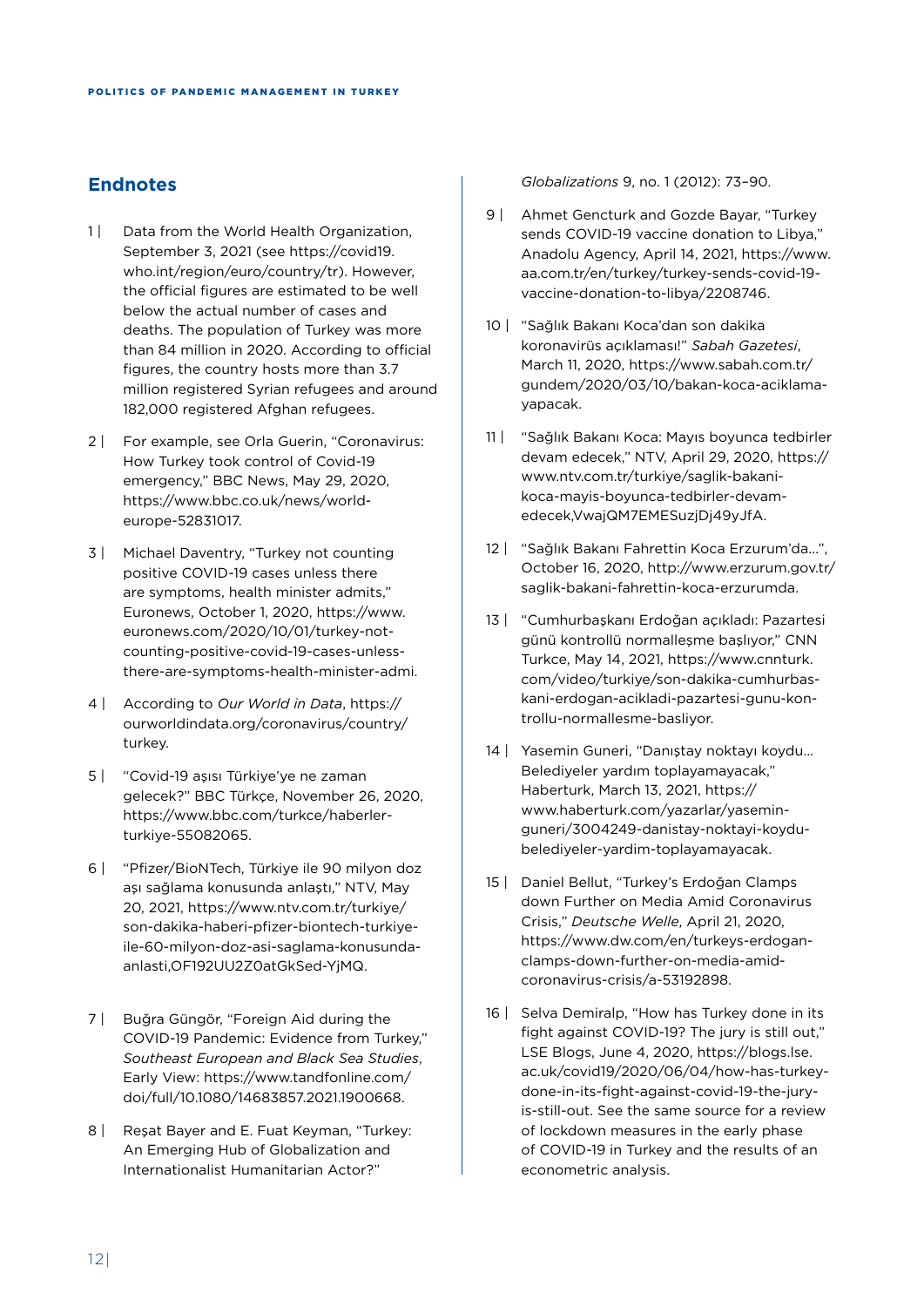- 17 | For an in-depth analysis of Turkey's political economy in the 2010s, see Ziya Öniş and Mustafa Kutlay, "The anatomy of Turkey's new heterodox crisis: the interplay of domestic politics and global dynamics," *Turkish Studies* 22, no. 4 (2021): 499–529.
- 18 | For an extensive analysis, see Cem Çakmaklı, Selva Demiralp, Sevcan Yeşiltaş, and Muhammed A. Yıldırım, "An Evaluation of the Turkish Economy during COVID-19," Centre for Applied Turkey Studies, Working Paper, no. 01, January 2021, https://www.swp-berlin. org/publications/products/arbeitspapiere/ CATS Working Paper Nr 1 2021 Cakmakli\_Demiralp\_Yesiltas\_Yildirim.pdf.
- 19 | Ayla Jean Yackley, "Erdogan ousts Turkey central bank governor days after rate hike," *Financial Times*, March 20, 2021.
- 20 | Treasury and Finance Minister Berat Albayrak, President Erdogan's son-inlaw, resigned in early November 2020, sparking further confusion about economic policymaking in Turkey.
- 21 | IMF Fiscal Monitor, April 2021, https:// www.imf.org/en/Topics/imf-and-covid19/ Fiscal-Policies-Database-in-Response-to-COVID-19; IMF Fiscal Monitor, April 2020, https://www.imf.org/en/Publications/ FM/Issues/2020/04/06/fiscal-monitorapril-2020, 22.
- 22 | Senem Aydın-Düzgit and E. Fuat Keyman, "Governance, State and Democracy in a Post-Corona World," *IPC Policy Brief* (Istanbul: Istanbul Policy Center, April 2020), 3.
- 23 | For instance, see Mariana Mazzucato and Rainer Kattel, "COVID-19 and public-sector capacity," *Oxford Review of Economic Policy*  36 (Issue Supplement\_1), 2020: S256–S269; also see, Yexin Mao, "Political institutions, state capacity, and crisis management: A comparison of China and South Korea," *International Political Science Review* 42, no. 3 (2021): 316–332.
- 24 | Aydın-Düzgit and Keyman, "Governance, State and Democracy," 3.
- 25 | Mazzucato and Kattel, "COVID-19 and public-

sector capacity," S257.

- 26 | For an in-depth analysis of these factors, see Evren Balta and Soli Özel, "The Battle Over the Numbers: Turkey's Low Case Fatality Rate," Institut Monteigne, May 4, 2020, https://www.institutmontaigne.org/en/blog/ battle-over-numbers-turkeys-low-casefatality-rate.
- 27 | The analytical framework on the state's "extractive," "coordination," and "compliance" capacity is developed by Elissa Berwick and Fotini Christia. For an extensive discussion of these three aspects of state capacity, see Elissa Berwick and Fotini Christia, "State Capacity Redux: Integrating Classical and Experimental Contributions to an Enduring Debate," *Annual Review of Political Science* 21 (2018): 71–91.
- 28 | Linda Weiss, *The Myth of the Powerless State*  (Ithaca: Cornell University Press, 1998).
- 29 | Ibid.
- 30 | Caner Bakır, "The Turkish State's Responses to Existential COVID-19 Crisis," *Policy and Society* 39, no. 3 (2020): 432.
- 31 | Euronews, "Araştırma: Sağlık Bakanlığı'nın COVID-19 Verilerine Güvenenlerin Oranı Yüzde 36'ya Düştü," September 7, 2020, https://tr.euronews.com/2020/09/07/arastrma-sagl-k-bakanl-g-n-n-covid-19-verilerineguvenenlerin-oran-yuzde-30-a-dustu.
- 32 | Turkish Medical Association, "COVID-19 Sixth Evaluation Report"; Ebru Kayaalp and Ibrahim Burhan Işık, "COVID-19 and Healthcare Infrastructure in Turkey," *Medical Anthropology Quarterly*, August 30, 2020, https://medanthroquarterly.org/rapidresponse/2020/08/covid-19-and-healthcareinfrastructure-in-turkey/.